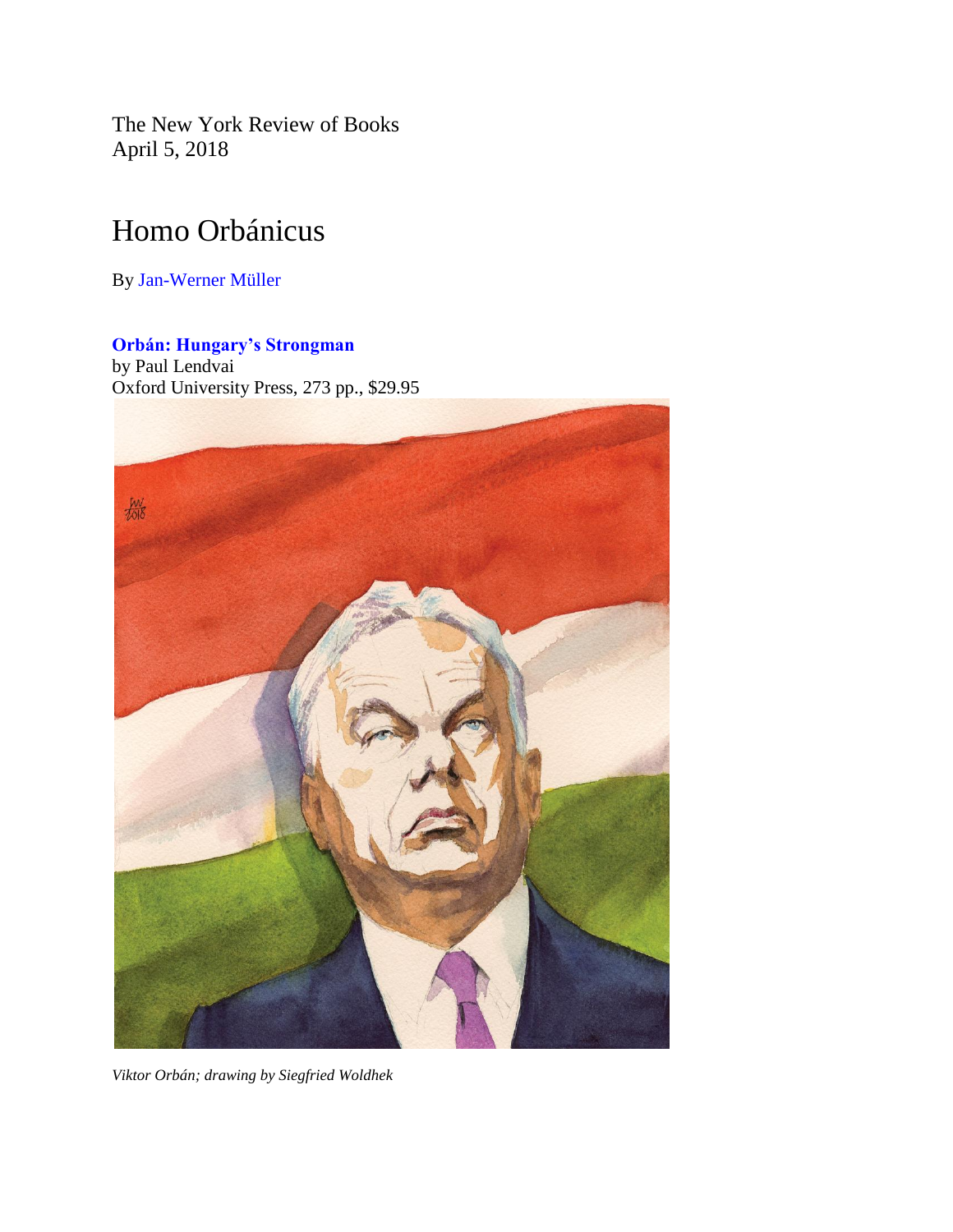Visitors to Budapest may have read somewhere that Hungary has the first autocratic regime in the European Union. The capital on the Danube does not feel like that: the atmosphere is relaxed, not repressive; no paramilitaries are marching; if anything, one might come across a small demonstration against the government, politely escorted by police. The ruling "ism" would appear to be not authoritarianism but hedonism: from the beautifully restored thermal baths to the beer gardens in the old Jewish quarter, affluent natives and an ever-growing number of tourists just seem to be enjoying themselves.

There is no personality cult around Hungary's leader, Viktor Orbán, who has been prime minister since 2010. Orbán has understood that authoritarian populism must never evoke images familiar from twentieth-century dictatorships: no violence in the streets, no knocks on doors by the secret police late at night, no forcing citizens to profess political loyalty in public. Instead, power is secured through wide-ranging control of the judiciary and the media; behind much talk of protecting hard-pressed families from multinational corporations, there is crony capitalism, in which one has to be on the right side politically to get ahead economically.

Like all populists, Orbán has no difficulty in presenting himself as an underdog fighting "the elites"—preferably "shadowy" ones that threaten the nation with their "globalist" networks. This past fall, the government waged a vicious campaign against the Hungarian-American hedge fund manager and philanthropist George Soros, alleging that his "empire" is bent on striking a "final blow to Christian culture." It is worth remembering that Orbán was the first major European politician to endorse Trump (whose victory he celebrated as a "return to reality" in the face of political correctness and liberal hypocrisies). Hungary is of course not the US, but the country shows clearly how populists with enough power operate when in government.

Paul Lendvai, a Hungarian-Austrian journalist who spent several decades reporting on Central Europe for the *Financial Times*, has written a highly illuminating biography of Orbán, whom he calls "the ablest and most controversial politician in modern Hungarian history." *Orbán: Hungary's Strongman* also serves as a useful overview of Hungarian history since the fall of communism—after all, Orbán has been central to the country's development since at least the late-1990s, when he was first elected prime minister. Lendvai portrays him as ruthless, absolutely relentless in the pursuit of power, and, on many occasions, outright vengeful.

Orbán has long cultivated the image of a man born to fight: his passions are for soccer and spaghetti Westerns. The avenger played by Charles Bronson in *Once Upon a Time in the West* is a particular favorite; he claims to have seen the movie at least fifteen times. He likes to brandish his "plebeian" origins and values: his family lived without running water; the children had to labor in the fields during school holidays. This picture leaves out the fact that Orbán's father was the typical *Homo Kádáricus*, the product of "goulash communism" under János Kádár, who led the country from 1956 to 1988. Kádár had struck a tacit deal with Hungarian society: politics should be left to him, and in return people would not have to pretend to believe in communism; instead, they could find happiness in family life and even run small businesses. Back then, Western accounts of the country invariably contained the cliché of the "happiest barracks in the Eastern Bloc." Part of an upwardly mobile rural middle class that both despised and served socialism, Orbán's father became the head of the machinery department in a local farm collective. Orbán was a good student, and in the mid-1980s he joined the István Bibó College in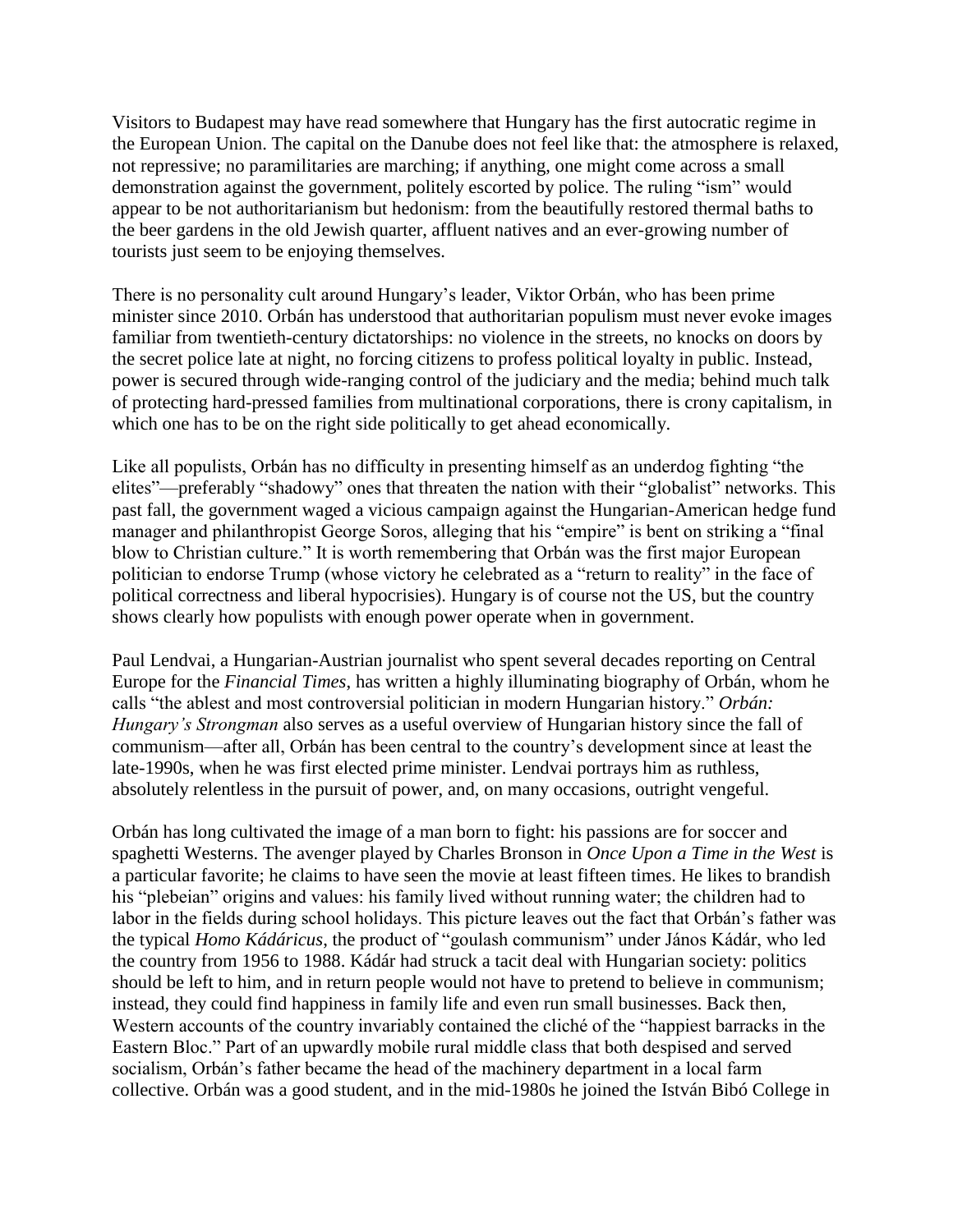the Buda hills, a kind of intellectual fraternity house for law students from the countryside. The college had been set up by the socialist regime, but some of the tutors teaching there were dissident intellectuals. Soros supported it financially.

In 1988, Orbán and other students set up the Alliance of Young Democrats (Fidesz). They took the word "young" literally: no one above the age of thirty-five was allowed to join. Their program was liberal, anticlerical, and suspicious of nationalism. Eventually, the Fidesz founders were to abandon these ideals for their exact opposites. But they never abandoned one another. Today the country's president, the speaker of parliament, and the author of Hungary's 2012 constitution all happen to be Orbán's friends from university days.

Lendvai emphasizes the particular characteristics of this political brotherhood. They shared relatively humble origins in the countryside and grew resentful of the urbane intellectuals who tutored them. Some of these older liberals had formed a successful party, the Free Democrats, after the Kádár regime and, in the eyes of Orbán and friends, patronized the young firebrands as a not yet fully educated youth branch of their party. Whether the country boys split from the older liberals because they had a chip on their shoulder is debatable—after all, this story is just another version of the populist notion that the country is forever divided between "the real, rural Hungary" and the cosmopolitan (sometimes called "foreign-hearted"—i.e., Jewish) Budapest liberals. What is beyond dispute is that Orbán discovered that resentment could be turned to political advantage. As he put it in an interview, "By origin I am not a sensitive intellectual…there is in me perhaps a roughness brought up from below. That is no disadvantage as we know that the majority of people come from below."

Orbán took up a Soros-sponsored scholarship to go to Oxford, where he set out to research the idea of civil society in the history of European political thought. But he cut his stay short to enter the fight for the leadership of Fidesz. He managed to purge all his opponents and radically altered the party's program after Hungary's major center-right party, which had formed the first government after the fall of communism, dramatically lost support. Orbán, nominally a Protestant, suddenly discovered religion and sought an alliance with the churches. He explained that he could not "talk to the people" if he did not understand the churches' "important part in Hungarian life." His party's image utterly changed: the former long-haired student leaders began to advocate the ideal of the *polgári*, a civic-minded, patriotic bourgeois akin to the German *Bürger*, with a strong work ethic and a commitment to traditional family values. Evidently, that vision appealed to voters: in 1998, Orbán, at the age of thirty-five, became Europe's youngest prime minister.

Hungary was then still seen as a leader in the process of "transition" from state socialism to a market economy and also as a model pupil of the European Union, which the country joined in 2004. It was the shock of Orbán's political life when he unexpectedly lost the 2002 elections to a technocrat who had been nominated by the Hungarian Socialist Party, the successor party to the Communists. Initially Fidesz alleged election fraud. Orbán exclaimed that the nation simply could not be in opposition (thereby, like all populists, claiming that he and only he represented the people). The surprise was even greater as his government had showered welfare benefits on the electorate before election day—a practice that the new left-wing government would continue. It put Hungary on an unsustainable financial trajectory that nearly led to bankruptcy in 2008.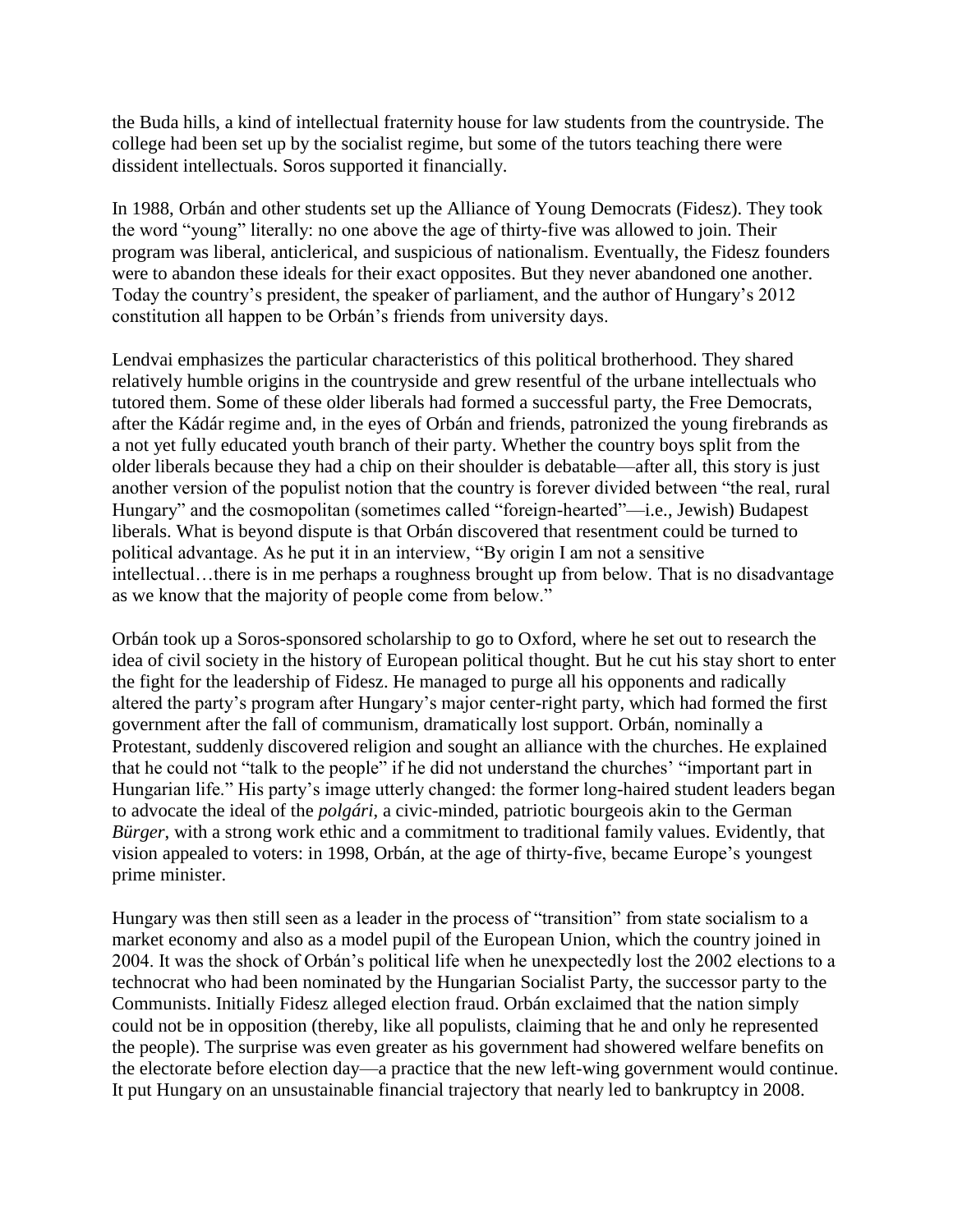In 2010, power virtually fell into Orbán's lap: the left had been discredited by a disastrous economic record and corruption scandals. Lendvai describes the Hungarian Socialist Party as "a disgusting snake pit of old Communists and left-wing careerists posing as Social Democrats." Hungary's peculiar electoral system ensured that the 53 percent Fidesz won at the polls translated into a two-thirds majority in parliament. Declaring that this had been no ordinary election but a "revolution at the ballot box," Orbán proceeded to establish an Orwellian-sounding "System of National Cooperation." He also reinforced Hungary's "Trianon Trauma," the country's self-image as a great power that had been victimized by the West because of the post– World War I Treaty of Trianon, as a result of which the country lost two thirds of its territory and a third of ethnic Hungarians ended up in neighboring countries. And he had his party pass a new constitution that codified the nation's Christian character in a preamble beginning with an appeal to God.

Already in 2009 Orbán had announced that the country was in need of a "central political forcefield" that would dominate politics for fifteen to twenty years. The major check on power in the two decades after 1990 had been the constitutional court. After 2010, Fidesz first packed it and then took away most of its powers. From his defeat eight years earlier Orbán had drawn the lesson that his government's achievements had not been communicated "efficiently enough." Accordingly, Fidesz now took over the public and most of the private media. The government also started a campaign against foreign banks and supermarkets, levying special taxes on them. This economic nationalism distracted from the fact that Hungary today has both the highest value-added tax in the EU and the lowest corporate tax—hardly policy choices one would associate with "plebeian values."

Fidesz changed not only the state, the economy, and the culture; it also changed the people themselves. About a million ethnic Hungarians in neighboring states were given citizenship; meanwhile, for a variety of reasons, about 500,000 people left the country. Almost all the new citizens who participated in the 2014 elections voted for Fidesz, while the emigrants found it difficult to register at consulates in New York and London. In 2014, Fidesz received another two-thirds majority in parliament, even though its share of the vote had dropped from 53 to 45 percent. International observers, noting well-executed gerrymandering and the ruthless use of the entire state apparatus for pro-Fidesz propaganda, declared the election free but not fair.

Orbán now proclaimed his aim of creating an "illiberal state" based on the values of work, family, and nation (the very slogan that the wartime French Vichy regime had once adopted). He cleverly ran together the political and economic meanings of "liberalism," leaving open whether he was propounding economic nationalism or something politically authoritarian. The latter interpretation was ever more plausible, as Budapest sought to strengthen ties with Russia, Turkey, Azerbaijan, Kazakhstan, and other illiberal states. Given memories of the Soviets and the Ottoman occupation, Orbán's "opening to the East" was hardly popular, but it allowed Hungary's leader to present himself as a cunning underdog who would play East and West off each other, all to the Magyars' advantage.

Domestically, Orbán's vision of a dominant central force seemed to have been realized: the major opposition parties were the post-Communists and a new far-right party, Jobbik, the only major political organization not tainted by corruption. It seemed that the two could never unite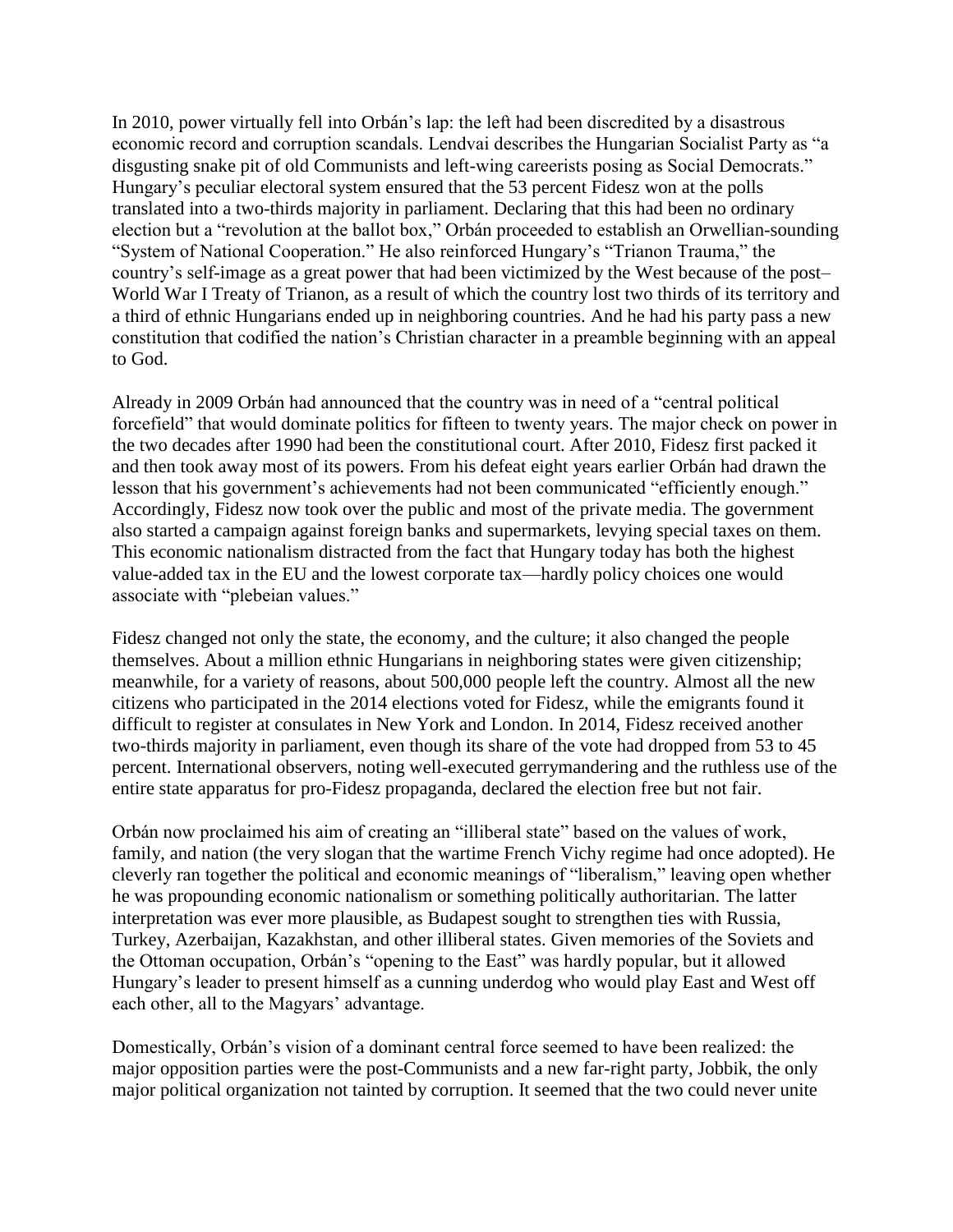against the government. Jobbik's rise enabled Orbán to answer EU criticisms of his undermining the rule of law by warning of a horror scenario: if an overweening Brussels weakened him, he threatened, the EU might one day have to deal with real neo-Nazis in power.

Yet in the months after his triumphant reelection things went awry for the man now often referred to as the "Viktator." Orbán fell out with one of his oldest friends from school, Lajos Simicska, a powerful oligarch and the brains behind Fidesz's party finances. Simicska switched his allegiance to Jobbik, explaining that he could not tolerate Orbán's cozying up to Putin. The two-thirds majority in parliament disappeared after an independent candidate won a by-election. And a new generation of Fidesz leaders, for whom the hard days at the Bibó College were familiar only from history books (which Fidesz now also fully controlled), made their luxury lifestyles all too conspicuous: their expensive watches screamed nouveau riche, as opposed to the discreet charm of the *polgári*. The party's popularity plummeted.

Then Orbán hit on the issue that not only saved him from domestic troubles, but also made him a figure of real consequence in Europe. In the spring of 2015, the government decided to build a fence on the border with Serbia to keep out refugees, and it staged a "national consultation" on immigration. An enormous campaign for "yes" accompanied this exercise in fake direct democracy, and Orbán did not hesitate to invoke conspiracy theories to generate fear of people who, according to Fidesz propaganda, had to be either economic migrants or Muslim terrorists. The exact results of the "consultation" have never been revealed, let alone checked by independent observers.

Orbán's strategy of presenting himself as the last protector of a Europe in which Christianity and the nation-state are sacred succeeded both domestically and internationally. At home, he outflanked Jobbik on the right. In the EU, Orbán managed to turn a conflict that should have been about institutions—could the EU tolerate the abolition of the rule of law in a member country?—into one about ideals: his "Christian national identity" versus what he derided as "liberal babble" from Brussels. Henceforth, critics of his attacks on the basic rules of liberal democratic governance were regularly dismissed as just having different, and subjective, values.

Few politicians outside Hungary were eager to take up Orbán's call to wage a pan-European *Kulturkampf.* But plenty on the respectable center-right were happy to use him for their own short-term purposes: Bavarian conservatives celebrated Orbán at a meeting in a monastery in the fall of 2015 to make a show of their opposition to Angela Merkel's refugee policies. The Christian Democrat Sebastian Kurz, who was sworn in as Austria's chancellor in December, praised Orbán to prove his own toughness on immigration. Surely they all know that Orbán is in effect leading a far-right government in which religion is never about ethics—what we actually believe or do—but purely about identity: who we think we are.

As with Trump's victory, Orbán's success over the years does not demonstrate that right-wing populism is an unstoppable force. Rather, his victories have been enabled by the cynicism of center-right politicians in Europe who refuse to distance themselves from what is in fact a white nationalist government. German Christian Democrats, for instance, are less concerned about the rule of law in Hungary or other supposed "European values" than about major investments by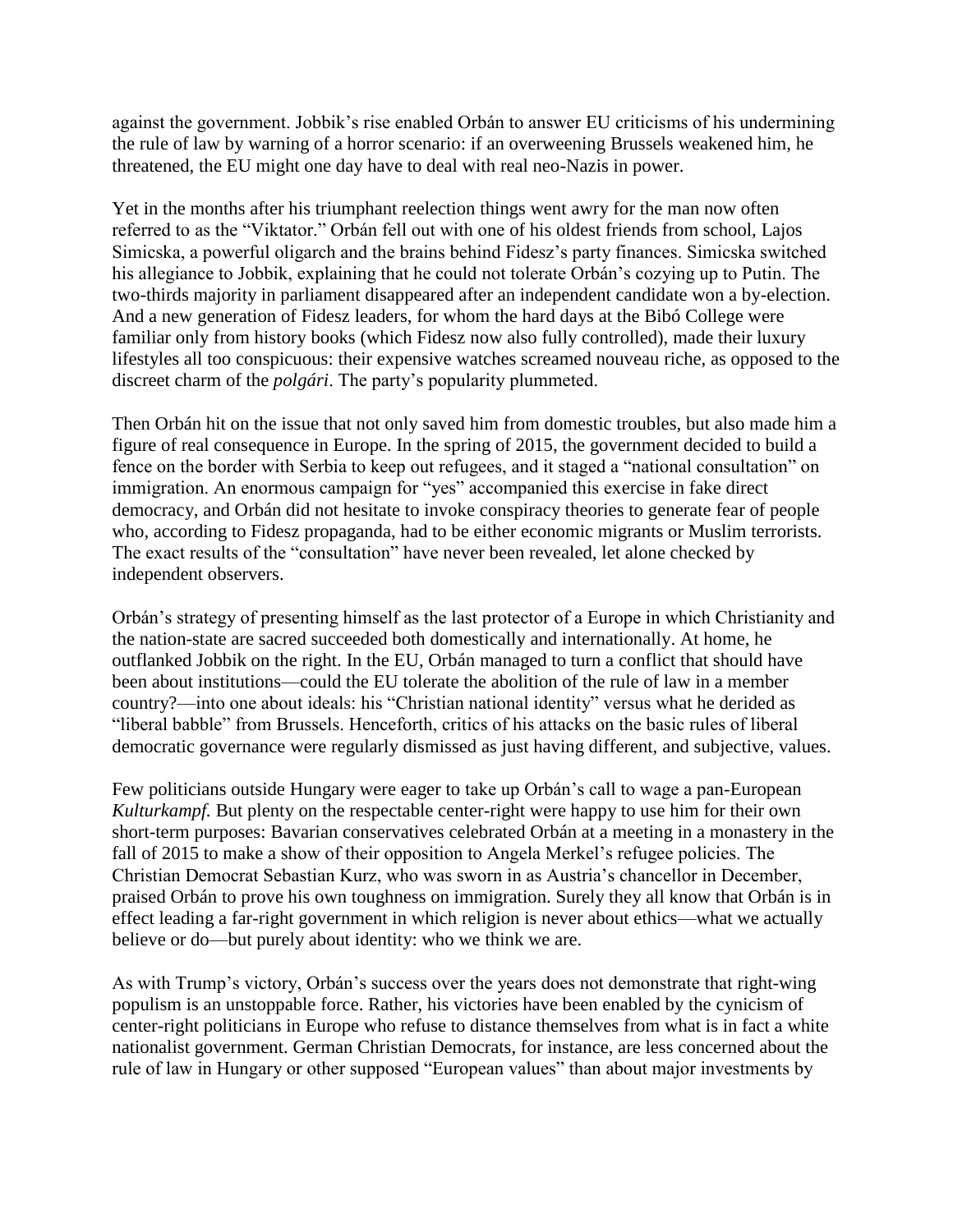automobile companies, such as Audi, the second-largest employer in Hungary, and Mercedes, both of which receive subsidies from the Hungarian state.

Are there limits to what Orbán can do? For years, there have seemed to be three red lines: conflicts with neighboring countries over their large Hungarian minorities, violence on the streets, and open displays of anti-Semitism. Orbán has by and large eschewed conflict with successor states to the Habsburg Empire. In fact, the more he has been criticized by Brussels, the more he has tried to build up the Visegrád Four (or V-4)—Poland, Hungary, Slovakia, and the Czech Republic—as a bloc that protects the supposedly real European values of Christianity and nationalism by refusing to take in refugees.

At home, Fidesz has been extremely careful to avoid anything that could look like serious human rights violations. When tens of thousands demonstrated in the spring of 2017 against the threatened closure of the Central European University (founded and endowed by Soros), the police were restrained. Free speech is not suppressed in Hungary, at least not openly; bloggers are free to criticize the government, and all kinds of debates can be staged in Budapest coffeehouses. The government seems to use other means to control speech. In 2015, Hungary's largest left-leaning newspaper was bought by a dubious Austrian investor and, a year later, abruptly closed down, supposedly for financial reasons.

As my colleague Kim Lane Scheppele has emphasized, the very instruments that the West once considered crucial for a transition from socialism to liberal democracy—law and the market have been used to establish a soft autocracy: after all, the creation of a new Hungarian constitution and Orbán's capture of the judiciary were done in a procedurally correct manner, as one would expect from a party of clever lawyers. And the closing of the liberal newspaper was, ostensibly, caused by the market, not politics.

Without a functioning media, a government's missteps, corruption, and embarrassments will not show up at all on screen or paper. Consider, for example, the mayor of Orbán's hometown and one of his friends from primary school, Lőrinc Mészáros, who was an unemployed pipefitter a decade ago. He is now the fifth-richest man in the country, and his business has grown faster than Mark Zuckerberg's. With disarming frankness, Mészáros once explained that "the good Lord, good luck and the person of Viktor Orbán have certainly all played a role" in his success. Orbán's own family is listed in a *Forbes* report as being worth €23 million.

One reason for Orbán's opening to the East—and his enthusiasm for strongmen from Azerbaijan to China—is that standards of transparency in business transactions are decidedly lower there than in the West. Construction in the beautiful new Budapest, often funded by the EU, also provides excellent opportunities for submitting inflated bills. But since 90 percent of the media is effectively controlled by Fidesz or its allies, most people will not be aware of these abuses. Local newspapers are now all owned by oligarchs close to the government—a situation that recently prompted the US State Department to make a grant available to support "fact-based" reporting in rural Hungary.

As Lendvai emphasizes, Orbán relishes conflict and positively needs enemies. While populist leaders use the pompous rhetoric of "National Cooperation," what they really do is relentlessly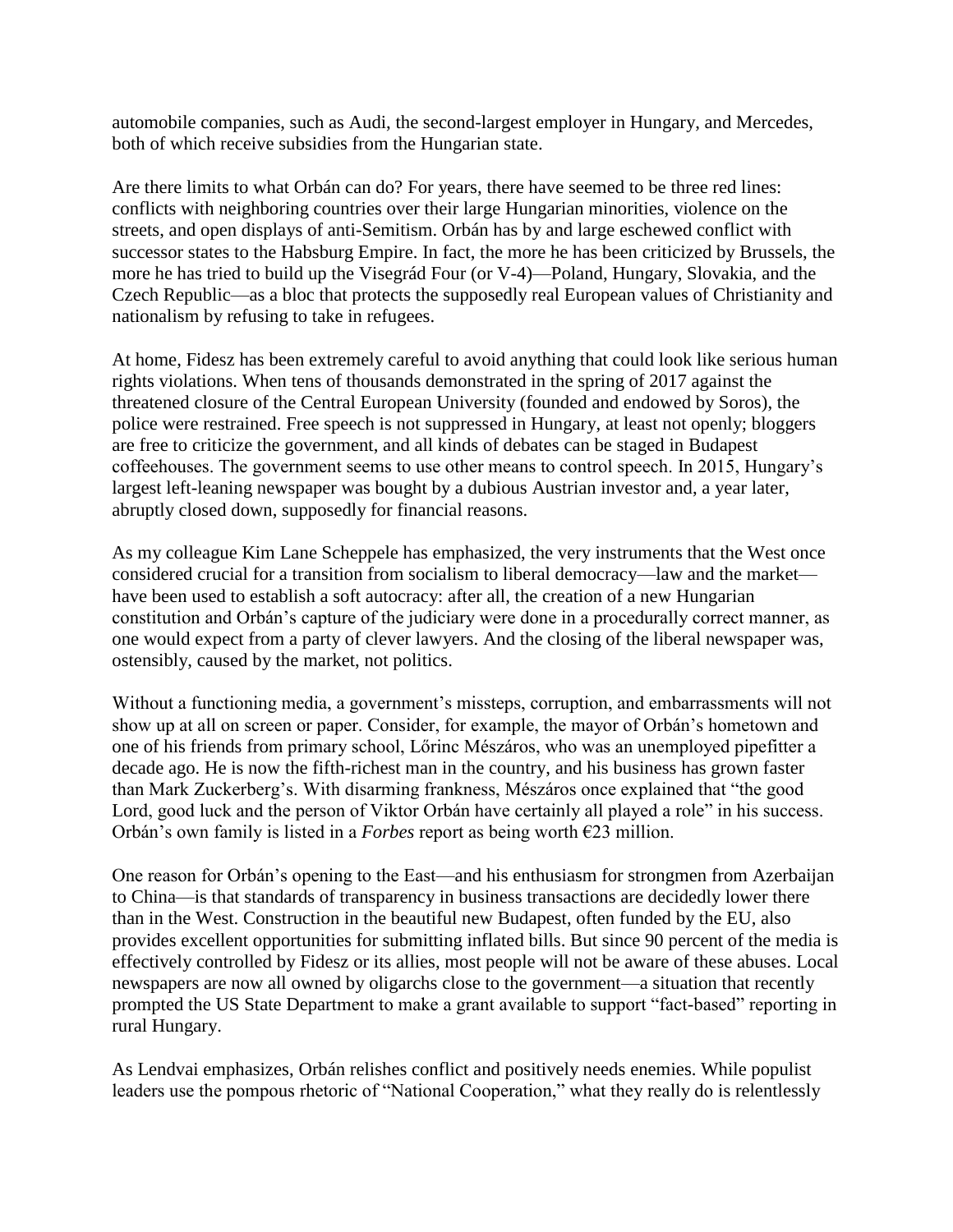create and recreate divisions in society. This partly explains the latest campaign against what Fidesz calls the "Soros Plan." This plan, Fidesz has informed all eight million voters, mandates the transportation of a million migrants into the EU each year and would force states to be soft on crime committed by migrants. In billboards and TV ads, Soros has been portrayed as a grinning puppet master controlling not just left-liberal parties in Hungary but also the major EU institutions. This imagery evokes the worst anti-Semitic stereotypes from European history, drawing from conspiracy theories favored by the Nazis: the Jewish financier as the evil genius behind Bolshevism. Orbán has compared the "Soros Empire" to the Soviet Union and alleges that, together with "Brussels bureaucrats," this evil empire is forging an alliance "against the European people," as "Europe is currently being prepared to hand its territory over to a new mixed, Islamized Europe." A faithful Fidesz deputy felt compelled to attribute the "Soros Plan" to Satan himself.

Once again, the campaign is designed to outflank Jobbik on the right, since it is perceived as the most significant threat to Fidesz in the spring 2018 elections. But it also serves to justify an attack on the remnants of civil society. NGOs that have benefited from grants given by Soros's foundations have exposed government scandals. A law passed earlier this year forces all NGOs that receive more than  $E24,000$  from abroad to declare themselves as "foreign-supported." Orbán also ordered the secret services to investigate these NGOs, claiming that they could pose a threat to "national security." In Orbán's rhetoric, Hungary is locked in a fight with Soros for nothing less than its national existence.

The EU has reacted helplessly to such Putin-like measures. Orbán has gloated that in response to criticisms from Brussels, he has performed a "peacock dance": pretending to listen, making cosmetic adjustments to laws, and then proceeding as planned with the consolidation of power. His regime has been possible not despite but because of the EU. When measured in relation to GDP, Hungary is the top recipient of EU funds, which have contributed decisively to the country's economic growth and which are to the regime what oil money is to Arab despots: a free resource that can be distributed at will to buy political support and strengthen Fidesz oligarchs. In effect, the EU finances its most vocal internal enemy, an enemy who says he feels more at home with politicians in Astana, the capital of Kazakhstan, than in Brussels. Open borders for one's own citizens and closed borders for refugees are an ideal combination for Orbán: the former ensures that frustrated citizens can just leave (and probably will have no time or energy left to organize political opposition after waitressing in London or Berlin for ten hours a day).

Lendvai is unsure of how to classify Orbán's regime. Like any successful political movement, Fidesz has produced ideologues. But its right-wing think tanks have contributed little more than statements such as, "If something is done in the national interest, then it is not corruption." Meanwhile, Orbán has become a hero of the far right all over the world, with fans such as the Republican US congressman Steve King, who tweeted that "Orban has uttered an axiom of history and of humanity. Western Civilization is the target of George Soros and the Left." A conference about the future of Europe, organized and financed by the Hungarian foreign ministry to mark the country's presidency of the V-4 in 2017–2018, featured among the invitees Milo Yiannopoulos and Götz Kubitschek, a leading figure of the German far right whom even Bavarian conservatives would not touch with a barge pole. Fidesz's vision of the V-4 appears to